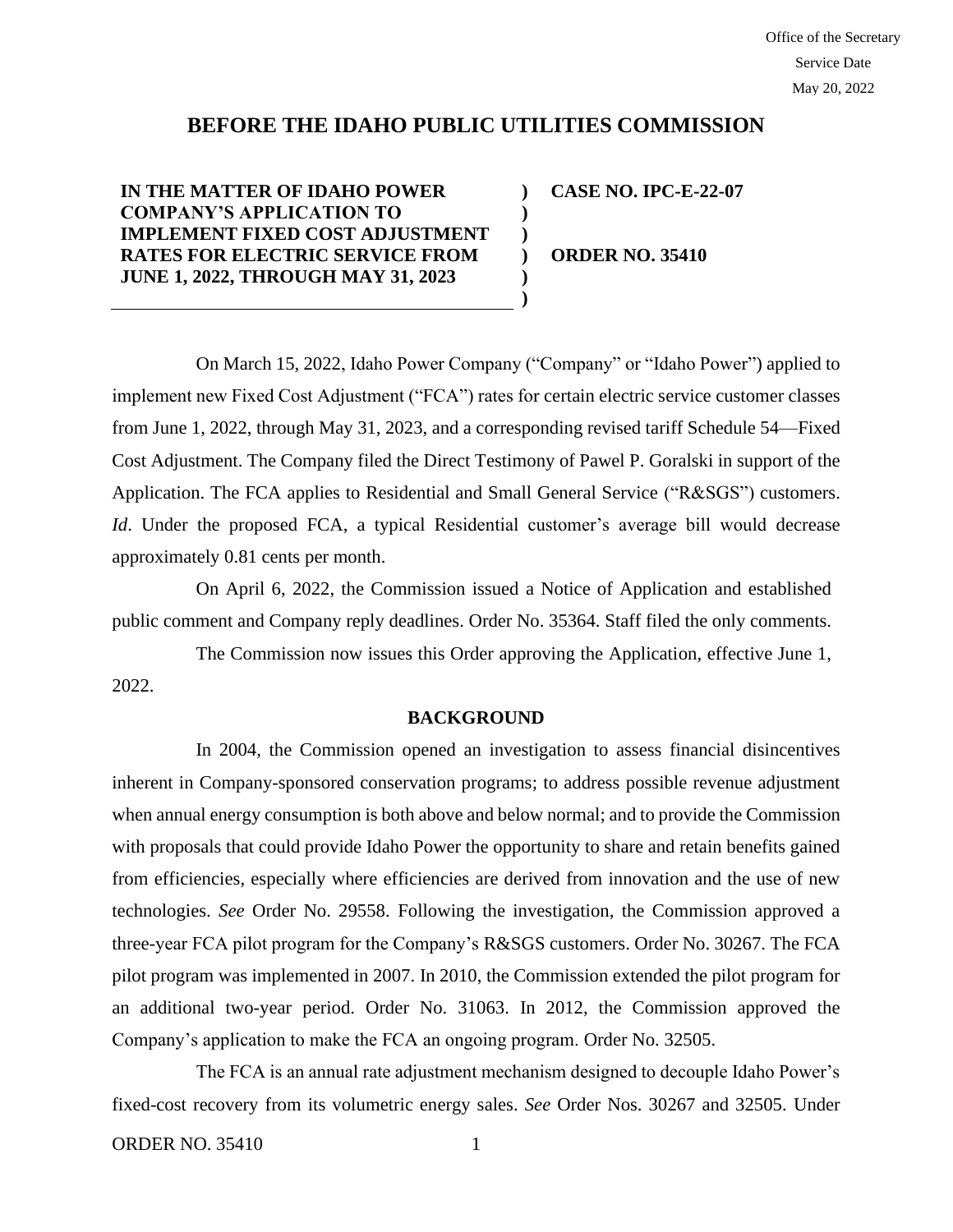traditional rate design, a utility recovers much of its fixed costs through volumetric rates. Fixed costs are a utility's costs to provide service that do not vary with fluctuations in energy consumption. Variable costs vary based on the energy generated and consumed. When a utility's customers demand less energy, the utility's variable costs decline in proportion to the reduced demand. However, the utility's fixed costs to meet customer demand stay the same. Therefore, when fixed costs are recovered through volumetric rates, an economic disincentive exists for the utility to invest in energy efficiency and demand-side management ("DSM") programs, which reduce customer demand. Because the Company and the Commission have long agreed that promoting cost-effective DSM and energy efficiency is integral to least-cost electric service, the Commission approved the Company's use of the FCA for the R&SGS classes. *See* Order No. 30267 at 13-14 (finding DSM is an integral part of least-cost electric service and approving the FCA as a three-year pilot program).

The FCA is designed to true-up the difference between the fixed costs the Company recovered through rates each year and the fixed costs authorized for recovery in the Company's most recent general rate case. The fixed-cost portion of the Company's revenue requirement is established for each customer class during the Company's most recent general rate case. The Commission also establishes a fixed-cost per customer ("FCC") and a fixed-cost per energy ("FCE") as part of the Company's general rate case, which are used in the calculation of the Company's recoverable fixed costs in subsequent years. The FCA is calculated at the end of each calendar year after the Company knows how many customers it served during the prior year and how much energy those customers consumed. The Company then recovers the calculated FCA balance through rates in effect from June 1 through May 31 of the following year. The FCA provides a customer surcharge when use per customer declines, and a customer credit when use per customer increases.

In Case No. IPC-E-21-39, the Commission approved a modification to the FCA mechanism for new R&SGS customers under which "the authorized level of fixed cost recovery for new customers excludes generation and transmission-related fixed costs but continues to include distribution and other customer-related fixed costs." *See* Order No. 35273. The Company attested that the modification did not impact the 2021 FCA deferral calculation. Application at 3.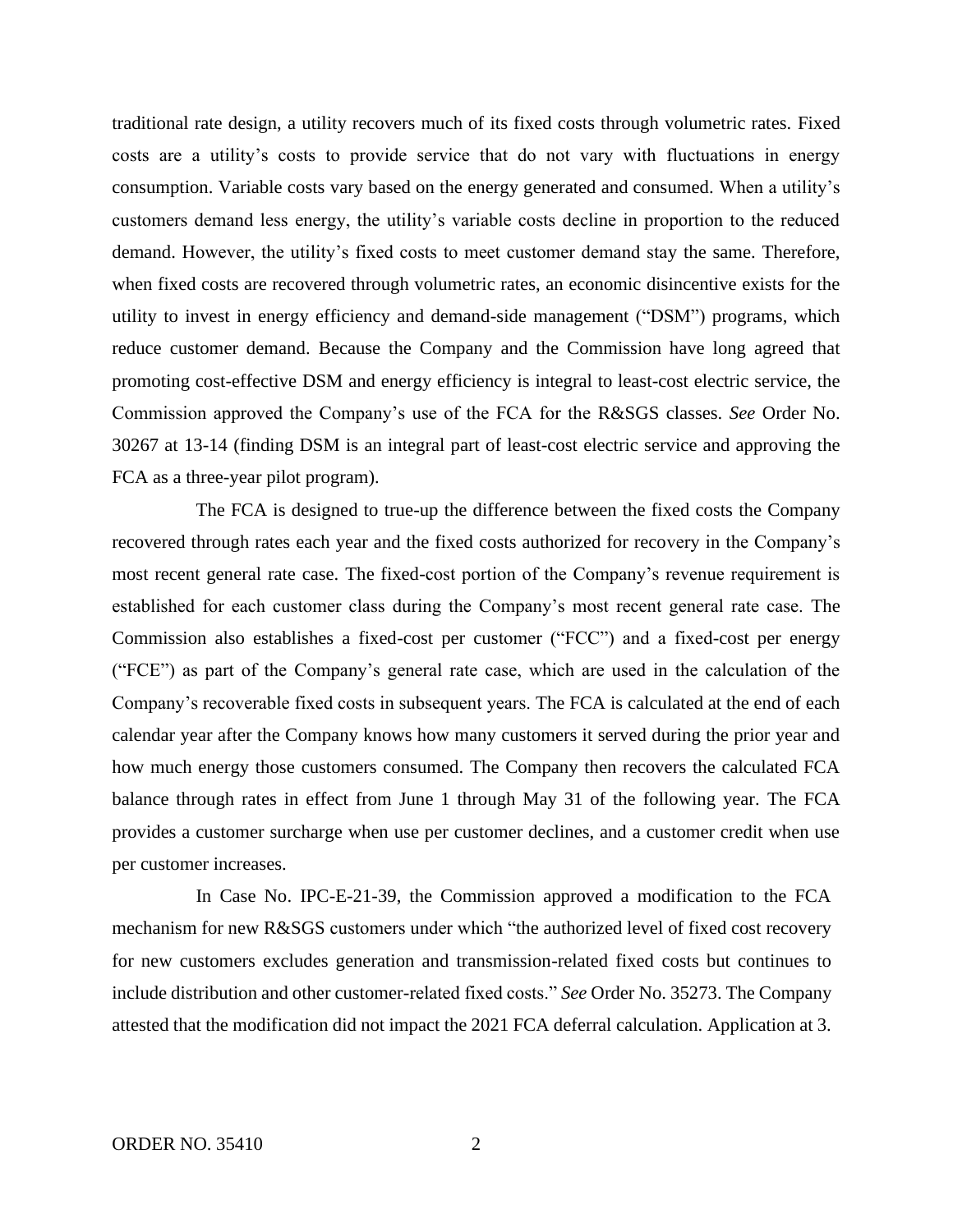### **THE APPLICATION**

The 2021 FCA deferral balance was \$35,203,247.66—consisting of \$33,810,563.43 for the Residential class and \$1,392,684.23 for the Small General Service class. *Id.* at 5.<sup>1</sup> The Company requested to decrease its FCA rates to 0.6153 cents per kilowatt hour ("kWh") for the Residential class, and 0.7788 cents per kWh for the Small General Service class. *Id*. This would result in an annual decrease of 0.81% for the affected customer classes. *Id*. The Company stated that typical residential customers would see a decrease of approximately 0.81 cents on their monthly bill if the Application was approved as filed. *Id*. at 1.

The Company requested the proposed rates take effect on June 1, 2022, and for the proposed rates to remain in effect until May 31, 2023.

### **STAFF COMMENTS**

Staff reviewed the Company's Application and supporting testimony. Staff audited the components used to calculate the FCA balance and confirmed they complied with Commission orders. Staff verified the FCC and the FCE, the annual sales for affected classes, the customer counts, and all the inputs used to calculate the FCA balance. Based on its review, Staff recommended the Commission approve the Company's proposed Schedule 54 as filed, and to allow the Company to collect the requested FCA deferral balance.

Staff's comments focused on: (1) the calculation of the 2022-2023 FCA Rate; (2) the modifications to the FCA; (3) the impact of Company-Sponsored Energy Efficiency programs; and (4) the Company's customer notice and press release.

Staff agreed that surcharges of 0.6153 cents per kWh for the Residential class and 0.7788 cents per kWh for the Small General Service class would allow the Company to recover the 2021 FCA deferral balance. Staff verified that the FCA forecasted sales were appropriate and aligned with the forecast used in the Company's 2022-2023 Power Cost Adjustment filing.

Staff stated that the Commission approved a modification in Order No. 35273, authorizing the Company to modify the FCA mechanism and institute separate, and reduced, fixed cost tracking for R&SGS customers added to the Company's system after January 1, 2022. Staff stated the new FCA calculation would be reflected in the Company's 2023 FCA deferral filing.

Staff noted that the FCA rate adjustment mechanism provides for fixed cost recovery regardless of the cause for decreased energy sales and revenues. Staff further noted the Company's

<sup>&</sup>lt;sup>1</sup> The proposed 2021 FCA deferral balance is \$4,890,772 less than the 2020 FCA balance of \$38,315,499.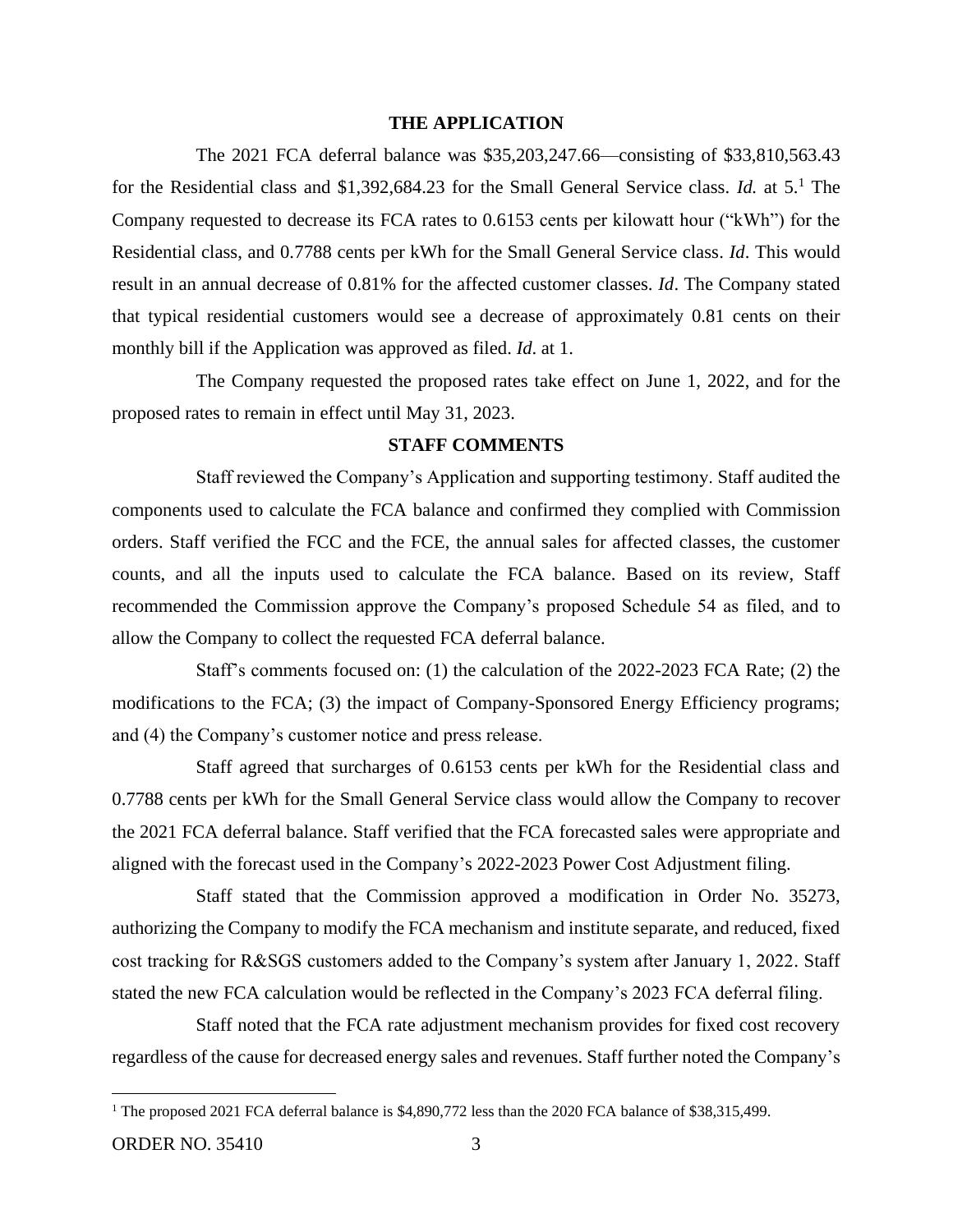statement that, since implementation of the FCA, its financial disincentive to promote energy efficiency programs such as DSM has been reduced. Staff agreed with the Company that costeffective DSM and the elimination or reduction of capital costs have been achieved thanks to the FCA mechanism. Staff believed the modifications approved in Order No. 35273 would not adversely affect recovery of actual fixed costs or become a disincentive to the implementation of cost-effective DSM.

Staff highlighted the Company's assertion that, in 2021, it achieved 143,971 megawatthours ("MWh") of energy savings system-wide—enough energy to power approximately 12,600 average homes for one year in the Company's service area. $2$ 

Staff reviewed the Company's press release and customer notice that were included with its Application and determined that both met the requirements of Rule 125 of the Commission's Rules of Procedure, IDAPA 31.01.01.125. However, Staff understood that the notice was included with bills mailed to customers beginning March 26, 2022, and ending April 23, 2022. Because the Commission set a May 3, 2022, comment deadline, Staff was concerned that some customers in the last billing cycle may not have received notice or had adequate time to submit comments before the deadline. Staff recommended the Commission accept late filed customer comments by customers. No customer comments were filed.

In sum, Staff recommended the Commission approve the Company's FCA filing with a net deferral balance of \$35,203,247 for June 1, 2022 through May 31, 2023, and the Company's proposed Schedule 54 as submitted.

## **COMMISSION FINDINGS AND DECISION**

The Commission has jurisdiction over this matter under *Idaho Code* §§ 61-502 and 61- 503. The Commission is empowered to investigate rates, charges, rules, regulations, practices, and contracts of public utilities and to determine whether they are just, reasonable, preferential, discriminatory, or in violation of any provision of law, and to fix the same by order. *Idaho Code* §§ 61-502 and 61-503.

The Commission has reviewed the record, including the Application, Company testimony, and Staff comments. Based on our review, we find it reasonable to approve the Application because it complies with the Commission-approved method for calculating the FCA.

<sup>2</sup> The energy savings are described in the 2021 DSM Annual Report filed in Case No. IPC-E-22-08.